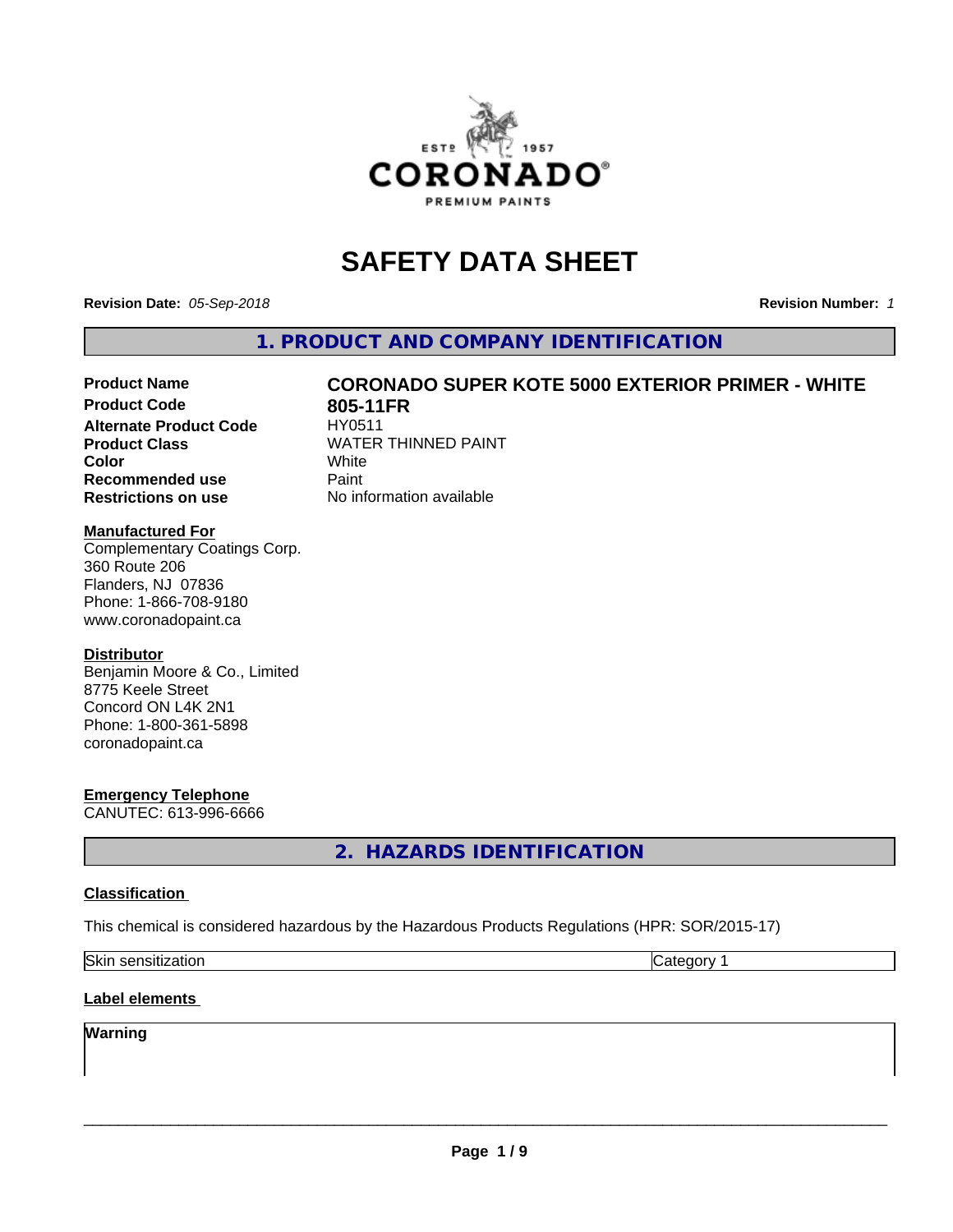#### **Hazard statements**

May cause an allergic skin reaction



**Appearance** white liquid **CODOR CONS CODOR CODOR CODOR CODOR CODOR CODOR CODOR CODOR CODOR CODOR CODOR CODOR CODOR CODOR CODOR CODOR CODOR CODOR CODOR CODOR CODOR CODOR CODO** 

#### **Precautionary Statements - Prevention**

Avoid breathing dust/fume/gas/mist/vapors/spray Contaminated work clothing should not be allowed out of the workplace Wear protective gloves

#### **Skin**

IF ON SKIN: Wash with plenty of soap and water If skin irritation or rash occurs: Get medical advice/attention Wash contaminated clothing before reuse

#### **Precautionary Statements - Disposal**

Dispose of contents/container to an approved waste disposal plant

#### **Other information**

No information available

# **3. COMPOSITION INFORMATION ON COMPONENTS**

\_\_\_\_\_\_\_\_\_\_\_\_\_\_\_\_\_\_\_\_\_\_\_\_\_\_\_\_\_\_\_\_\_\_\_\_\_\_\_\_\_\_\_\_\_\_\_\_\_\_\_\_\_\_\_\_\_\_\_\_\_\_\_\_\_\_\_\_\_\_\_\_\_\_\_\_\_\_\_\_\_\_\_\_\_\_\_\_\_\_\_\_\_

| Chemical name                                                                | CAS No.    | Weight-%       |
|------------------------------------------------------------------------------|------------|----------------|
| Limestone                                                                    | 1317-65-3  | $10 - 30%$     |
| Titanium dioxide                                                             | 13463-67-7 | 7 - 13%        |
| Zinc oxide                                                                   | 1314-13-2  | $-5\%$         |
| Propanoic acid, 2-methyl-, monoester with<br>2,2,4-trimethyl-1,3-pentanediol | 25265-77-4 | $1 - 5%$       |
| 2-N-octyl-4-Isothiazolin-3-One                                               | 26530-20-1 | $0.1 - 0.25\%$ |

# **4. FIRST AID MEASURES**

| <b>General Advice</b> | In the case of skin irritation or allergic reactions see a<br>physician. Show this safety data sheet to the doctor in<br>attendance. |
|-----------------------|--------------------------------------------------------------------------------------------------------------------------------------|
| <b>Eye Contact</b>    | Rinse thoroughly with plenty of water for at least 15<br>minutes and consult a physician.                                            |
| <b>Skin Contact</b>   | Wash off immediately with soap and plenty of water while                                                                             |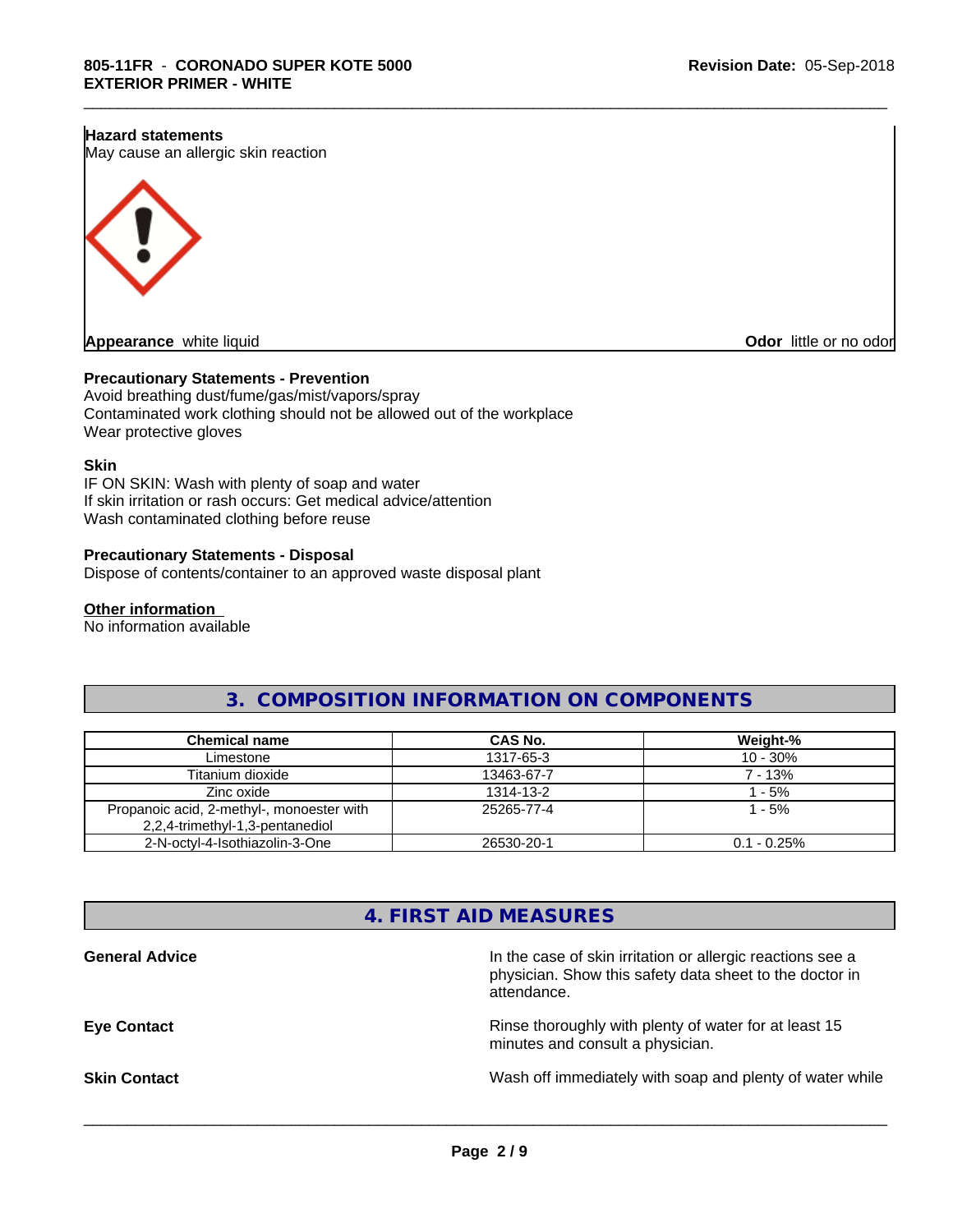|                                                                                  | removing all contaminated clothes and shoes. If skin<br>irritation persists, call a physician. Wash clothing before<br>reuse. Destroy contaminated articles such as shoes. |
|----------------------------------------------------------------------------------|----------------------------------------------------------------------------------------------------------------------------------------------------------------------------|
| <b>Inhalation</b>                                                                | Move to fresh air. If symptoms persist, call a physician.                                                                                                                  |
| Ingestion                                                                        | Clean mouth with water and afterwards drink plenty of<br>water. Consult a physician if necessary.                                                                          |
| <b>Most Important Symptoms/Effects</b>                                           | May cause allergic skin reaction.                                                                                                                                          |
| <b>Notes To Physician</b>                                                        | Treat symptomatically.                                                                                                                                                     |
|                                                                                  | 5. FIRE-FIGHTING MEASURES                                                                                                                                                  |
| <b>Suitable Extinguishing Media</b>                                              | Use extinguishing measures that are appropriate to local<br>circumstances and the surrounding environment.                                                                 |
| <b>Protective Equipment And Precautions For</b><br><b>Firefighters</b>           | As in any fire, wear self-contained breathing apparatus<br>pressure-demand, MSHA/NIOSH (approved or equivalent)<br>and full protective gear.                               |
| <b>Specific Hazards Arising From The Chemical</b>                                | Closed containers may rupture if exposed to fire or<br>extreme heat.                                                                                                       |
| <b>Sensitivity To Mechanical Impact</b>                                          | No                                                                                                                                                                         |
| <b>Sensitivity To Static Discharge</b>                                           | No                                                                                                                                                                         |
| <b>Flash Point Data</b><br>Flash Point (°F)<br>Flash Point (°C)<br><b>Method</b> | Not applicable<br>Not applicable<br>Not applicable                                                                                                                         |
| <b>Flammability Limits In Air</b>                                                |                                                                                                                                                                            |
| Lower flammability limit:<br><b>Upper flammability limit:</b>                    | Not applicable<br>Not applicable                                                                                                                                           |
| Health: 1<br>Flammability: 0<br>NFPA                                             | Instability: 0<br><b>Special: Not Applicable</b>                                                                                                                           |
|                                                                                  |                                                                                                                                                                            |

\_\_\_\_\_\_\_\_\_\_\_\_\_\_\_\_\_\_\_\_\_\_\_\_\_\_\_\_\_\_\_\_\_\_\_\_\_\_\_\_\_\_\_\_\_\_\_\_\_\_\_\_\_\_\_\_\_\_\_\_\_\_\_\_\_\_\_\_\_\_\_\_\_\_\_\_\_\_\_\_\_\_\_\_\_\_\_\_\_\_\_\_\_

# **NFPA Legend**

- 0 Not Hazardous
- 1 Slightly
- 2 Moderate
- 3 High
- 4 Severe

*The ratings assigned are only suggested ratings, the contractor/employer has ultimate responsibilities for NFPA ratings where this system is used.*

*Additional information regarding the NFPA rating system is available from the National Fire Protection Agency (NFPA) at www.nfpa.org.*

# **6. ACCIDENTAL RELEASE MEASURES**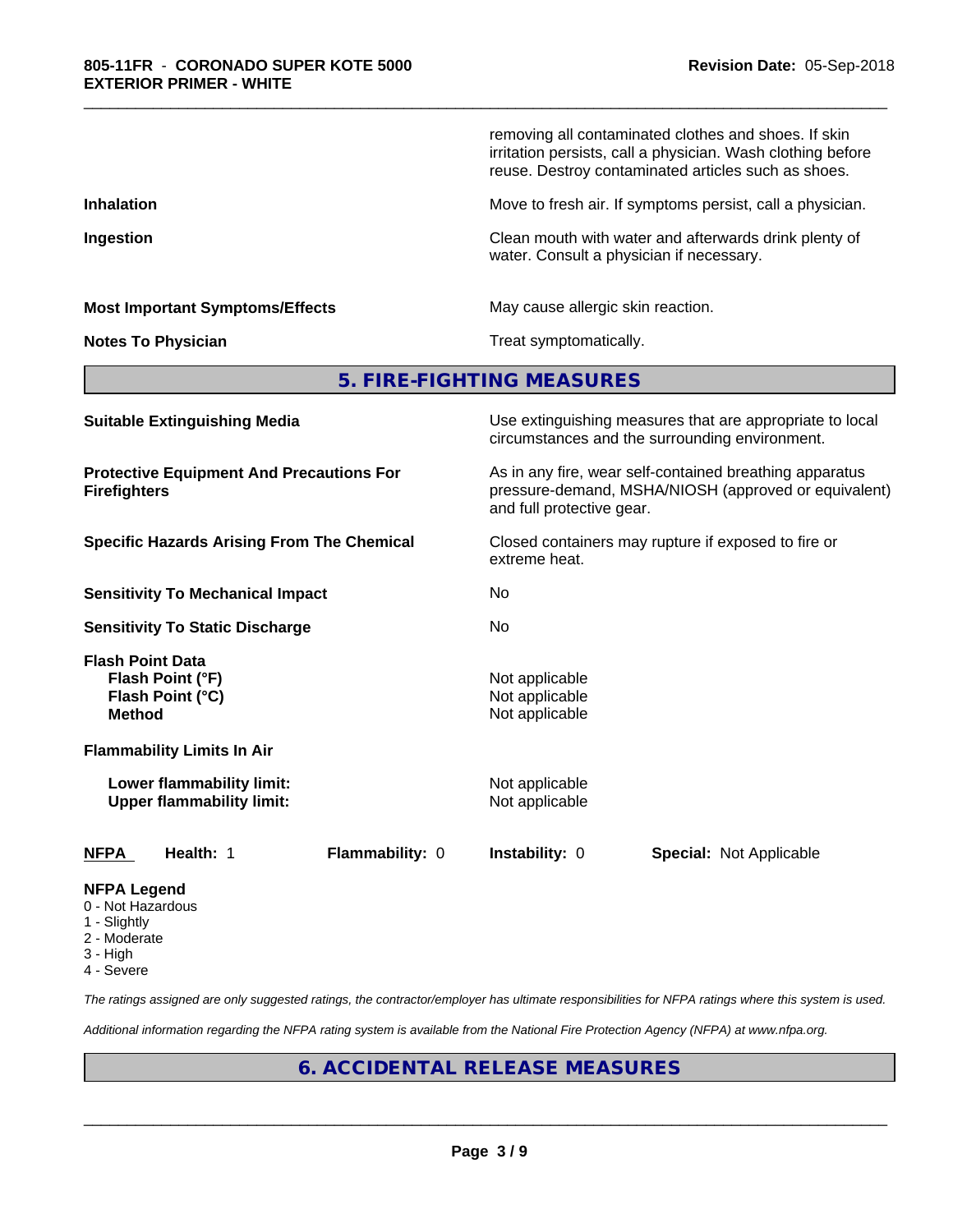**Personal Precautions Precautions** Avoid contact with skin, eyes and clothing. Ensure adequate ventilation.

**Other Information Other Information Prevent further leakage or spillage if safe to do so.** 

**Environmental precautions** See Section 12 for additional Ecological Information.

**Methods for Cleaning Up Example 20 All 20 All 20 All 20 Soak** up with inert absorbent material. Sweep up and shovel into suitable containers for disposal.

# **7. HANDLING AND STORAGE**

**Handling Handling Avoid contact with skin, eyes and clothing. Avoid breathing** vapors, spray mists or sanding dust. In case of insufficient ventilation, wear suitable respiratory equipment.

**Storage Keep container tightly closed. Keep out of the reach of Keep** container tightly closed. Keep out of the reach of children.

**Incompatible Materials No information available** 

\_\_\_\_\_\_\_\_\_\_\_\_\_\_\_\_\_\_\_\_\_\_\_\_\_\_\_\_\_\_\_\_\_\_\_\_\_\_\_\_\_\_\_\_\_\_\_\_\_\_\_\_\_\_\_\_\_\_\_\_\_\_\_\_\_\_\_\_\_\_\_\_\_\_\_\_\_\_\_\_\_\_\_\_\_\_\_\_\_\_\_\_\_

# **8. EXPOSURE CONTROLS/PERSONAL PROTECTION**

#### **Exposure Limits**

| <b>Chemical name</b> | <b>ACGIH TLV</b>           | <b>Alberta</b>             | <b>British Columbia</b>    | <b>Ontario</b>           | Quebec                                |
|----------------------|----------------------------|----------------------------|----------------------------|--------------------------|---------------------------------------|
| Limestone            | N/E                        | 10 mg/m $3$ - TWA          | 10 mg/m $3$ - TWA          | N/E                      | $10 \text{ mg/m}^3$ - TWAEV           |
|                      |                            |                            | $3 \text{ mg/m}^3$ - TWA   |                          |                                       |
|                      |                            |                            | $20 \text{ mg/m}^3$ - STEL |                          |                                       |
| Titanium dioxide     | 10 mg/m $3$ - TWA          | 10 mg/m $3$ - TWA          | 10 mg/m <sup>3</sup> - TWA | 10 mg/m $3$ - TWA        | 10 mg/m $3$ - TWAEV                   |
|                      |                            |                            | $3 \text{ mg/m}^3$ - TWA   |                          |                                       |
| Zinc oxide           | $2 \text{ mg/m}^3$ - TWA   | $2 \text{ mg/m}^3$ - TWA   | $2 \text{ mg/m}^3$ - TWA   | $2 \text{ mg/m}^3$ - TWA | 10 mg/m $3$ - TWAEV                   |
|                      | $10 \text{ mg/m}^3$ - STEL | $10 \text{ mg/m}^3$ - STEL | 10 mg/m $3 -$ STEL         | 10 mg/m $3$ - STEL       | 5 mg/m <sup>3</sup> - TWAEV           |
|                      |                            |                            |                            |                          | $10 \text{ mg/m}$ <sup>3</sup> - STEV |

#### **Legend**

ACGIH - American Conference of Governmental Industrial Hygienists Alberta - Alberta Occupational Exposure Limits

British Columbia - British Columbia Occupational Exposure Limits

Ontario - Ontario Occupational Exposure Limits

Quebec - Quebec Occupational Exposure Limits

N/E - Not established

## **Personal Protective Equipment**

**Engineering Measures Ensure** Ensure adequate ventilation, especially in confined areas.

**Eye/Face Protection Safety glasses with side-shields.** 

 $\overline{\phantom{a}}$  ,  $\overline{\phantom{a}}$  ,  $\overline{\phantom{a}}$  ,  $\overline{\phantom{a}}$  ,  $\overline{\phantom{a}}$  ,  $\overline{\phantom{a}}$  ,  $\overline{\phantom{a}}$  ,  $\overline{\phantom{a}}$  ,  $\overline{\phantom{a}}$  ,  $\overline{\phantom{a}}$  ,  $\overline{\phantom{a}}$  ,  $\overline{\phantom{a}}$  ,  $\overline{\phantom{a}}$  ,  $\overline{\phantom{a}}$  ,  $\overline{\phantom{a}}$  ,  $\overline{\phantom{a}}$ 

**Skin Protection Protection Protective gloves and impervious clothing. Respiratory Protection In case of insufficient ventilation wear suitable respiratory** equipment.

**Hygiene Measures Avoid contact with skin, eyes and clothing. Remove and Avoid contact with skin, eyes and clothing. Remove and Avoid contact with skin, eyes and clothing. Remove and** wash contaminated clothing before re-use. Wash thoroughly after handling.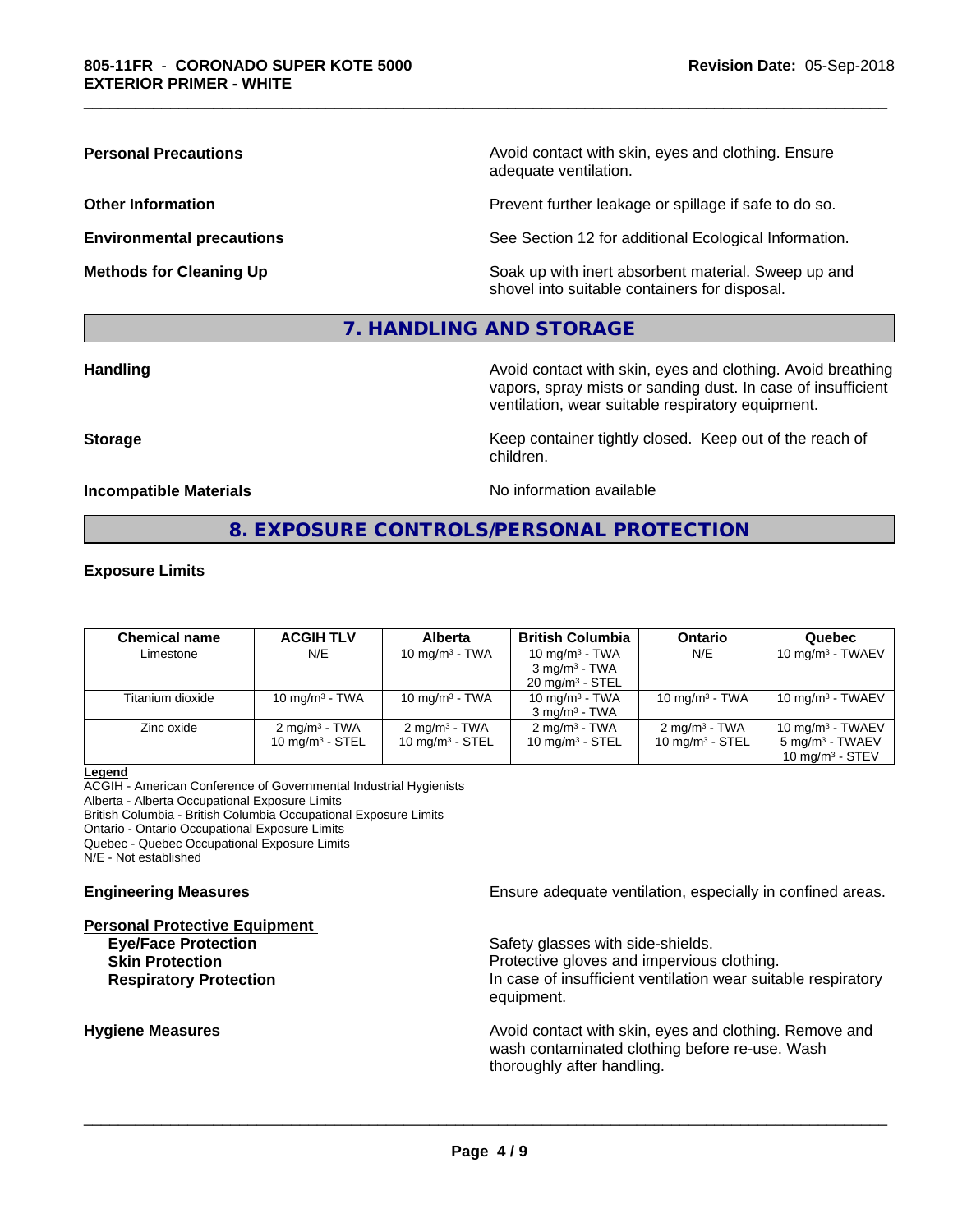# **9. PHYSICAL AND CHEMICAL PROPERTIES**

**Appearance** white liquid<br> **Odor** little or no o **Odor Threshold** No information available **Density (lbs/gal)** 11.1 - 11.4<br> **Specific Gravity** 1.33 - 1.37 **Specific Gravity pH** No information available **Viscosity (cps)** No information available **Solubility(ies)** No information available **Water solubility Mater Solubility**<br> **Evaporation Rate** Mate No information available **Vapor** pressure @20 °C (kPa) **Vapor density**<br> **We Solids**<br>
We Solids
2018 **Wt. % Solids** 45 - 55<br> **Vol. % Solids** 30 - 40 **Vol. % Solids Wt. % Volatiles** 45 - 55 **Vol. % Volatiles VOC Regulatory Limit (g/L)** < 50 **Boiling Point (°F)** 212 **Boiling Point (°C) Freezing Point (°F)** 32 **Freezing Point (°C)**<br> **Flash Point (°F)**<br> **Flash Point (°F)**<br> **Point (°F) Flash Point (°F)**<br> **Flash Point (°C)**<br> **Flash Point (°C)**<br> **C Flash Point (°C) Method**<br> **Flammability (solid. gas)**<br> **Commability (solid. gas)**<br> **Not** applicable **Flammability (solid, gas)** Not applicable<br> **Upper flammability limit:** Not applicable **Upper flammability limit:**<br> **Lower flammability limit:** Not applicable Not applicable **Lower flammability limit:**<br> **Autoignition Temperature (°F)** Not applicable havailable **Autoignition Temperature (°F) Autoignition Temperature (°C)** No information available **Decomposition Temperature (°F)**<br> **Decomposition Temperature (°C)** No information available **Decomposition Temperature (°C)**<br>Partition coefficient

**Odor** little or no odor No information available<br>No information available **No information available** 

\_\_\_\_\_\_\_\_\_\_\_\_\_\_\_\_\_\_\_\_\_\_\_\_\_\_\_\_\_\_\_\_\_\_\_\_\_\_\_\_\_\_\_\_\_\_\_\_\_\_\_\_\_\_\_\_\_\_\_\_\_\_\_\_\_\_\_\_\_\_\_\_\_\_\_\_\_\_\_\_\_\_\_\_\_\_\_\_\_\_\_\_\_

# **10. STABILITY AND REACTIVITY**

| <b>Reactivity</b>                       | Not Applicable                           |
|-----------------------------------------|------------------------------------------|
| <b>Chemical Stability</b>               | Stable under normal conditions.          |
| <b>Conditions to avoid</b>              | Prevent from freezing.                   |
| <b>Incompatible Materials</b>           | No materials to be especially mentioned. |
| <b>Hazardous Decomposition Products</b> | None under normal use.                   |
| Possibility of hazardous reactions      | None under normal conditions of use.     |

# **11. TOXICOLOGICAL INFORMATION**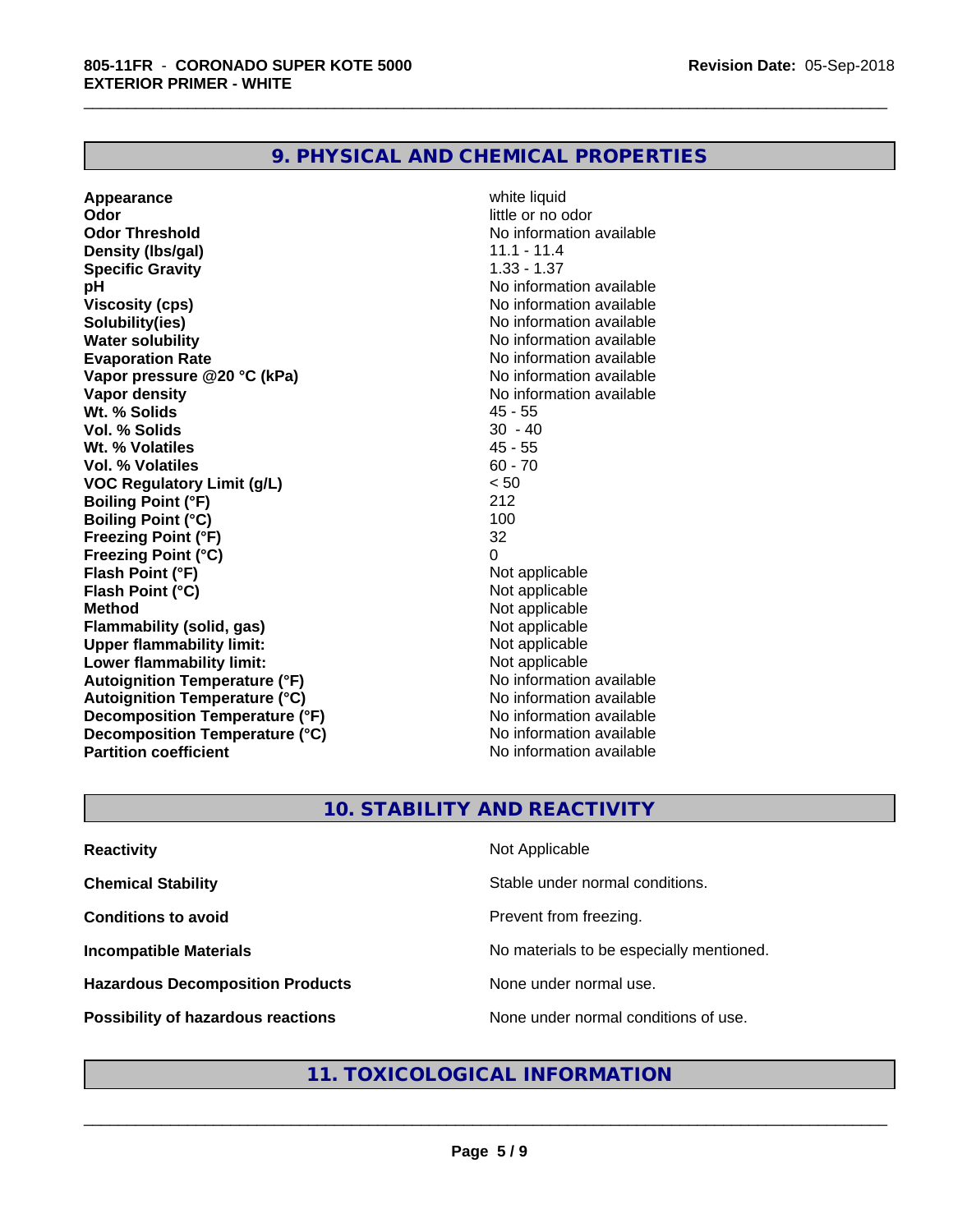| <b>Product Information</b><br>Information on likely routes of exposure                     |                                                                   |  |  |
|--------------------------------------------------------------------------------------------|-------------------------------------------------------------------|--|--|
| <b>Principal Routes of Exposure</b>                                                        | Eye contact, skin contact and inhalation.                         |  |  |
| <b>Acute Toxicity</b><br><b>Product Information</b>                                        | No information available                                          |  |  |
| Symptoms related to the physical, chemical and toxicological characteristics               |                                                                   |  |  |
| <b>Symptoms</b>                                                                            | No information available                                          |  |  |
| Delayed and immediate effects as well as chronic effects from short and long-term exposure |                                                                   |  |  |
| Eye contact                                                                                | May cause slight irritation                                       |  |  |
| <b>Skin contact</b>                                                                        | Substance may cause slight skin irritation. Prolonged or          |  |  |
|                                                                                            | repeated contact may dry skin and cause irritation.               |  |  |
| <b>Inhalation</b>                                                                          | May cause irritation of respiratory tract.                        |  |  |
| Ingestion                                                                                  | Ingestion may cause gastrointestinal irritation, nausea,          |  |  |
| <b>Sensitization</b>                                                                       | vomiting and diarrhea.                                            |  |  |
| <b>Neurological Effects</b>                                                                | May cause an allergic skin reaction.<br>No information available. |  |  |
| <b>Mutagenic Effects</b>                                                                   | No information available.                                         |  |  |
| <b>Reproductive Effects</b>                                                                | No information available.                                         |  |  |
| <b>Developmental Effects</b>                                                               | No information available.                                         |  |  |
| <b>Target organ effects</b>                                                                | No information available.                                         |  |  |
| <b>STOT - single exposure</b>                                                              | No information available.                                         |  |  |
| <b>STOT - repeated exposure</b>                                                            | No information available.                                         |  |  |
| Other adverse effects                                                                      | No information available.                                         |  |  |
| <b>Aspiration Hazard</b>                                                                   | No information available.                                         |  |  |

\_\_\_\_\_\_\_\_\_\_\_\_\_\_\_\_\_\_\_\_\_\_\_\_\_\_\_\_\_\_\_\_\_\_\_\_\_\_\_\_\_\_\_\_\_\_\_\_\_\_\_\_\_\_\_\_\_\_\_\_\_\_\_\_\_\_\_\_\_\_\_\_\_\_\_\_\_\_\_\_\_\_\_\_\_\_\_\_\_\_\_\_\_

**Numerical measures of toxicity**

**The following values are calculated based on chapter 3.1 of the GHS document**

| <b>ATEmix (oral)</b>                 | 55954 mg/kg |
|--------------------------------------|-------------|
| <b>ATEmix (inhalation-dust/mist)</b> | 441 mg/L    |

**ATEmix (oral)** 55954 mg/kg

**Component Information**

Titanium dioxide LD50 Oral: > 10000 mg/kg (Rat) Zinc oxide LD50 Oral: 5000 mg/kg (Rat) LC50 Inhalation (Dust):  $> 5700$  mg/m<sup>3</sup> (Rat, 4 hr.) 2-N-octyl-4-Isothiazolin-3-One LD50 Oral: 550 mg/kg (Rat) LD50 Dermal: 690 mg/kg (Rabbit)

# **Chronic Toxicity**

# **Carcinogenicity**

*The information below indicateswhether each agency has listed any ingredient as a carcinogen:.*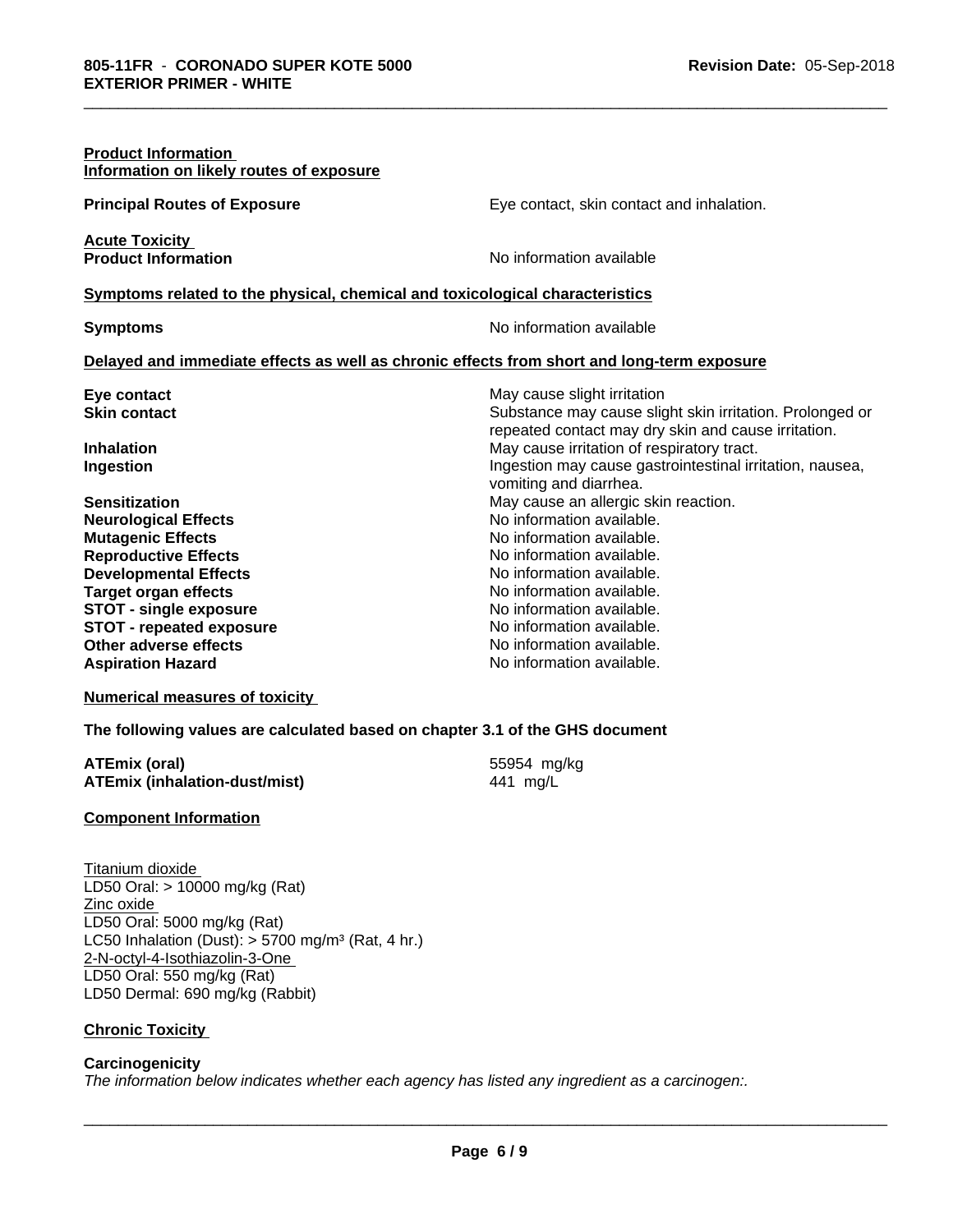| <b>Chemical name</b>         | <b>IARC</b>                             | <b>NTP</b> |
|------------------------------|-----------------------------------------|------------|
|                              | 2B<br>Human<br>∖ Carcinoɑen<br>Possible |            |
| l Tit<br>dioxide<br>⊺ıtanıum |                                         |            |

\_\_\_\_\_\_\_\_\_\_\_\_\_\_\_\_\_\_\_\_\_\_\_\_\_\_\_\_\_\_\_\_\_\_\_\_\_\_\_\_\_\_\_\_\_\_\_\_\_\_\_\_\_\_\_\_\_\_\_\_\_\_\_\_\_\_\_\_\_\_\_\_\_\_\_\_\_\_\_\_\_\_\_\_\_\_\_\_\_\_\_\_\_

• Although IARC has classified titanium dioxide as possibly carcinogenic to humans (2B), their summary concludes: "No significant exposure to titanium dioxide is thought to occur during the use of products in which titanium dioxide is bound to other materials, such as paint."

#### **Legend**

IARC - International Agency for Research on Cancer NTP - National Toxicity Program OSHA - Occupational Safety & Health Administration

**12. ECOLOGICAL INFORMATION**

# **Ecotoxicity Effects**

The environmental impact of this product has not been fully investigated.

### **Product Information**

# **Acute Toxicity to Fish**

No information available

# **Acute Toxicity to Aquatic Invertebrates**

No information available

#### **Acute Toxicity to Aquatic Plants**

No information available

#### **Persistence / Degradability**

No information available.

#### **Bioaccumulation**

No information available.

#### **Mobility in Environmental Media**

No information available.

#### **Ozone**

No information available

# **Component Information**

#### **Acute Toxicity to Fish**

Titanium dioxide  $LC50:$  > 1000 mg/L (Fathead Minnow - 96 hr.)

# **Acute Toxicity to Aquatic Invertebrates**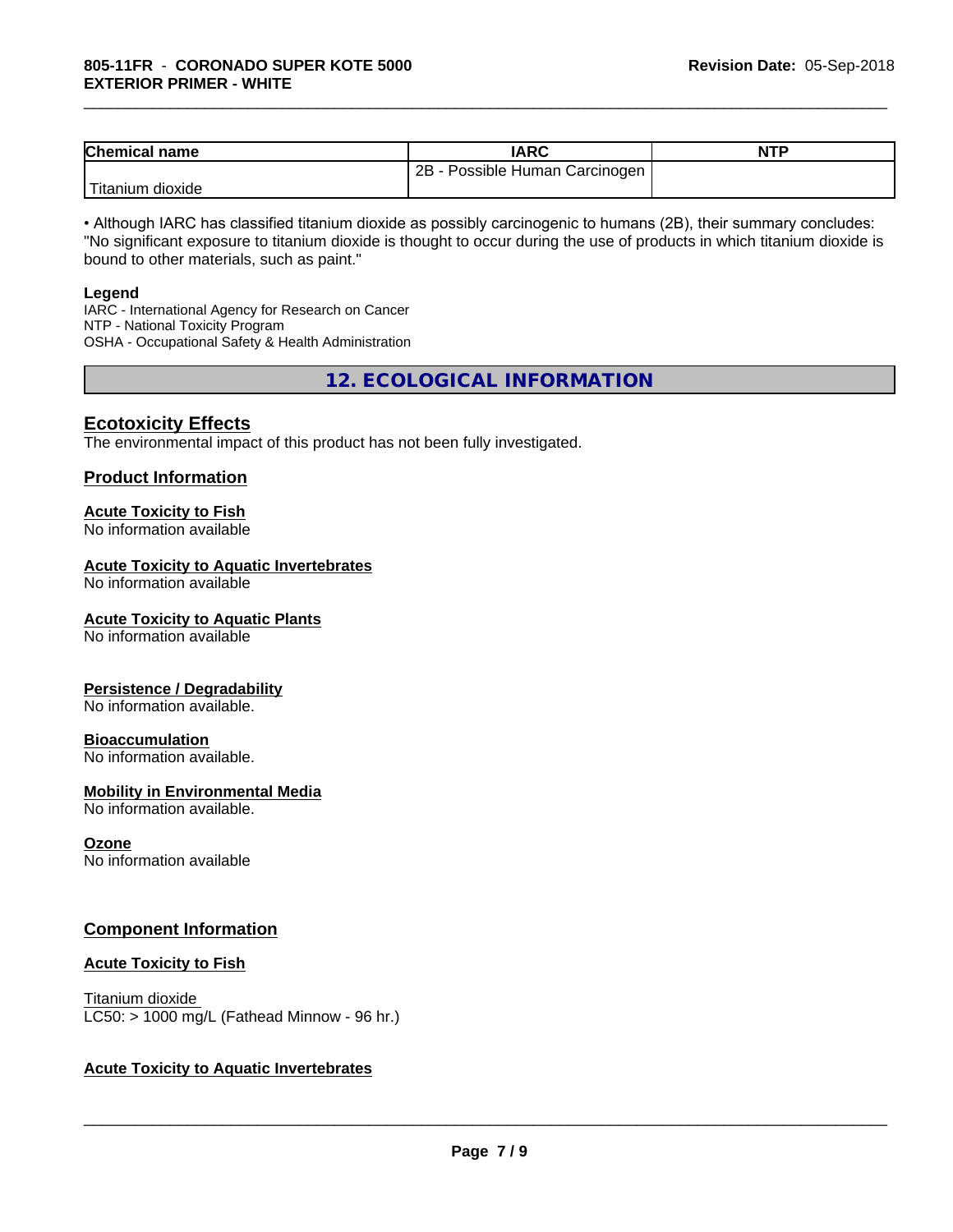No information available

#### **Acute Toxicity to Aquatic Plants**

No information available

# **13. DISPOSAL CONSIDERATIONS**

**Waste Disposal Method** Dispose of in accordance with federal, state, provincial, and local regulations. Local requirements may vary, consult your sanitation department or state-designated environmental protection agency for more disposal options.

#### **14. TRANSPORT INFORMATION**

**TDG** Not regulated

\_\_\_\_\_\_\_\_\_\_\_\_\_\_\_\_\_\_\_\_\_\_\_\_\_\_\_\_\_\_\_\_\_\_\_\_\_\_\_\_\_\_\_\_\_\_\_\_\_\_\_\_\_\_\_\_\_\_\_\_\_\_\_\_\_\_\_\_\_\_\_\_\_\_\_\_\_\_\_\_\_\_\_\_\_\_\_\_\_\_\_\_\_

**ICAO / IATA** Not regulated

**IMDG / IMO** Not regulated

# **15. REGULATORY INFORMATION**

# **International Inventories**

| <b>TSCA: United States</b> | Yes - All components are listed or exempt. |
|----------------------------|--------------------------------------------|
| <b>DSL: Canada</b>         | Yes - All components are listed or exempt. |

# **National Pollutant Release Inventory (NPRI)**

## **NPRI Parts 1- 4**

This product contains the following Parts 1-4 NPRI chemicals:

*None*

#### **NPRI Part 5**

This product contains the following NPRI Part 5 Chemicals:

*None*

#### **WHMIS Regulatory Status**

This product has been classified in accordance with the hazard criteria of the Hazardous Products Regulations (HPR) and the SDS contains all the information required by the HPR.